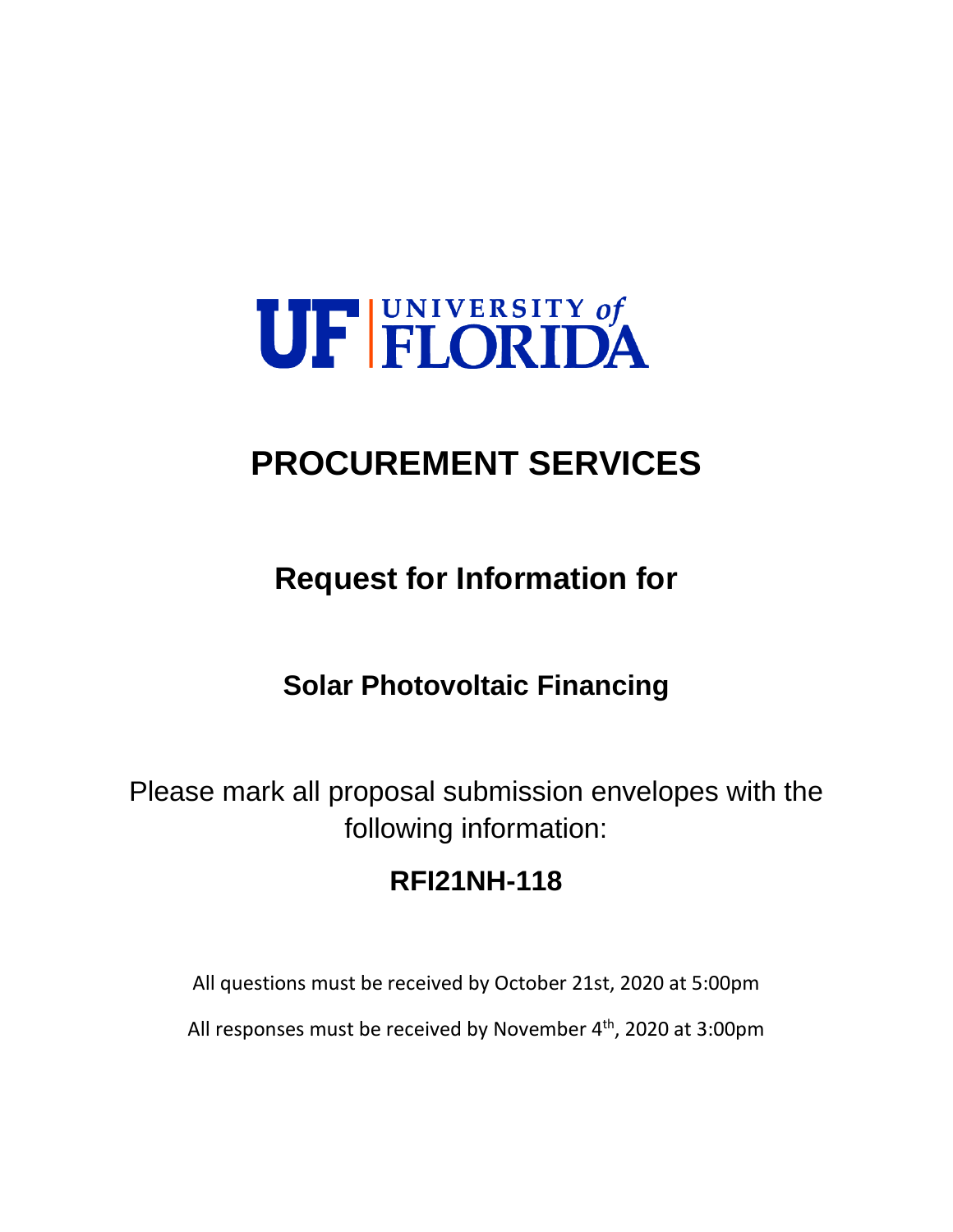### University of Florida Request for Information **RFI21NH-118 Solar Panel Financing** Issued October 7th, 2020

#### **Introduction**

The University of Florida (UF), Gainesville, Florida, is soliciting INFORMATION ONLY responses to this Request for Information (RFI) from firms and other entities that may be interested in submitting a technical and cost proposal for a potential future project to provide UF options for solar panel financing.

All information submitted is subject to Chapter 119 F.S., Public Records. If any information provided is believed to be confidential and proprietary, please mark it accordingly. Such marking will not exempt the information from Chapter 119 F.S. if the information does not fall within any exemptions available under Chapter 119 F.S.

UF does not intend to award a contract as a result of this RFI. Nor does UF guarantee that a formal solicitation will be issued as a result of this RFI.

#### University Demographics

With the support of Florida lawmakers and the UF Trustees, UF has launched UF Rising – a five-year initiative to elevate the university among the nation's top public universities. The state and UF will devote a combined \$150 million to hiring as many as 100 new faculty members, including both midcareer and eminent professors. The UF Foundation is supporting the plan with an \$800 million campaign to add more than 100 new endowed professorships, and upgrade and add facilities – prominently including a new chemistry building for UF's worldclass chemistry department.

The University of Florida is a major public land-grant research university. The state's oldest, largest, and most comprehensive university, the University of Florida is among the nation's most academically diverse public universities. The University has a long history of established programs in international education, research, and service. It is one of only 17 public land-grant universities nationwide and the only university in Florida belonging to the Association of American Universities. With more than 50,000 students, the University of Florida is now one of the five largest universities in the nation.

The University of Florida has a 2,000-acre campus and more than 900 buildings (including 170 with classrooms and laboratories). The northeast corner of campus is listed as a historic district on the National Register of Historic Places.

The University's extensive capital improvement program has resulted in facilities ideal for 21st century research including the McKnight Brain Institute, the Health Professions, Nursing and Pharmacy Building, the Cancer and Genetics Research Complex, and the Proton Therapy Institute in Jacksonville. Overall, the university's current facilities have a book value of more than \$1 billion and a replacement value of \$2 billion. UF is also looking to build a new Central Energy Plant by 2025 to supply campus with electricity, steam and chilled water.

For any additional information about the University of Florida, please visit the University's web page at: [www.ufl.edu.](http://www.ufl.edu/)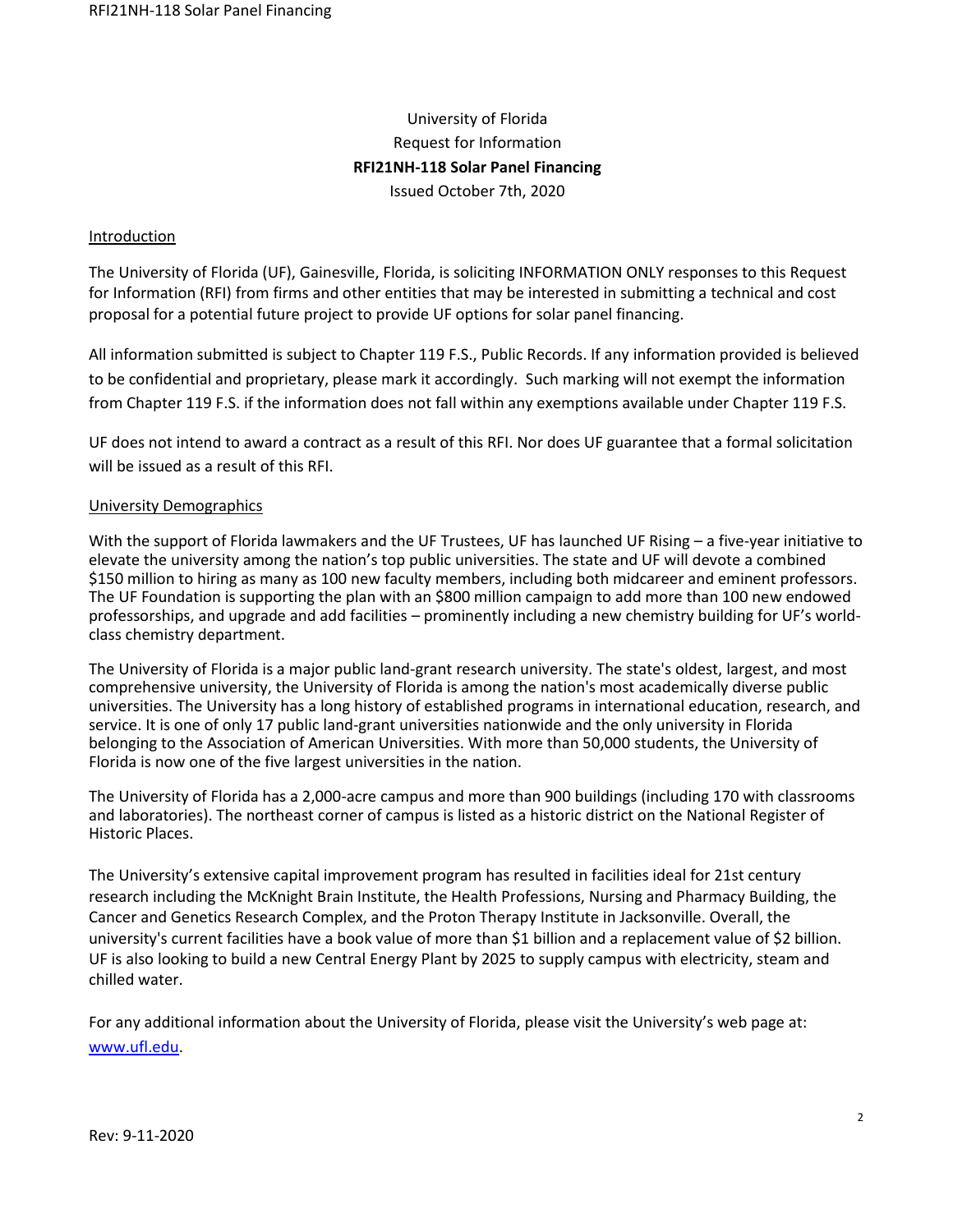#### Summary

UF currently has 10 solar photovoltaic arrays on campus, totaling 362kW of capacity, and is interested in exploring additional solar options across the main campus. Florida is a regulated utility market, and UF is territorially obligated by the state Public Service Commission to purchase grid electricity from Duke Energy Florida. However, UF owns and maintains all electrical distribution and infrastructure on the campus. Net metering agreements at the state-level allow for up to 4MW of solar installed inside the boundaries of the core campus. Florida is one of a small number of states that do not allow third-party Power Purchase Agreements (PPA), so other financial options will need to be proposed. UF has internally performed analyses of ~25 potential photovoltaic installation sites; however, no sites have been approved or vetted for installation.

While UF could self-fund solar installation, the University is interested in exploring options that require little or no upfront capital expense by the university, but that result in benefits and savings over a 20-year period or less.

#### **Scope of Work**

The University of Florida seeks information about financing options for installation of solar infrastructure on University property.

#### Primary Deliverables

- Recommendations for financing options for solar, recognizing that 3<sup>rd</sup> party PPAs aren't allowed in Florida
- Comparison of financing options to self-funded, including where tax incentives not available to the University could be incorporated into the overall financial scenarios over the next 5-year period

#### Response Requirements

• Submit one (1) hardcopy original and two (2) copies of initial response on 8½ x11 text weight paper, double-sided, and one copy on PC compatible media (CD/DVD or USB flash drive), preferably in Word® and/or Excel®. RFI should be printed, when possible, on paper containing a high level of postconsumer recycle content. The original hardcopy response must contain the original signature of the authorized person signing the RFI.

Responses should contain the following information:

- Tab 1: General Information
	- o Company legal/registered name
	- o Company mailing and physical address
	- o Company website URL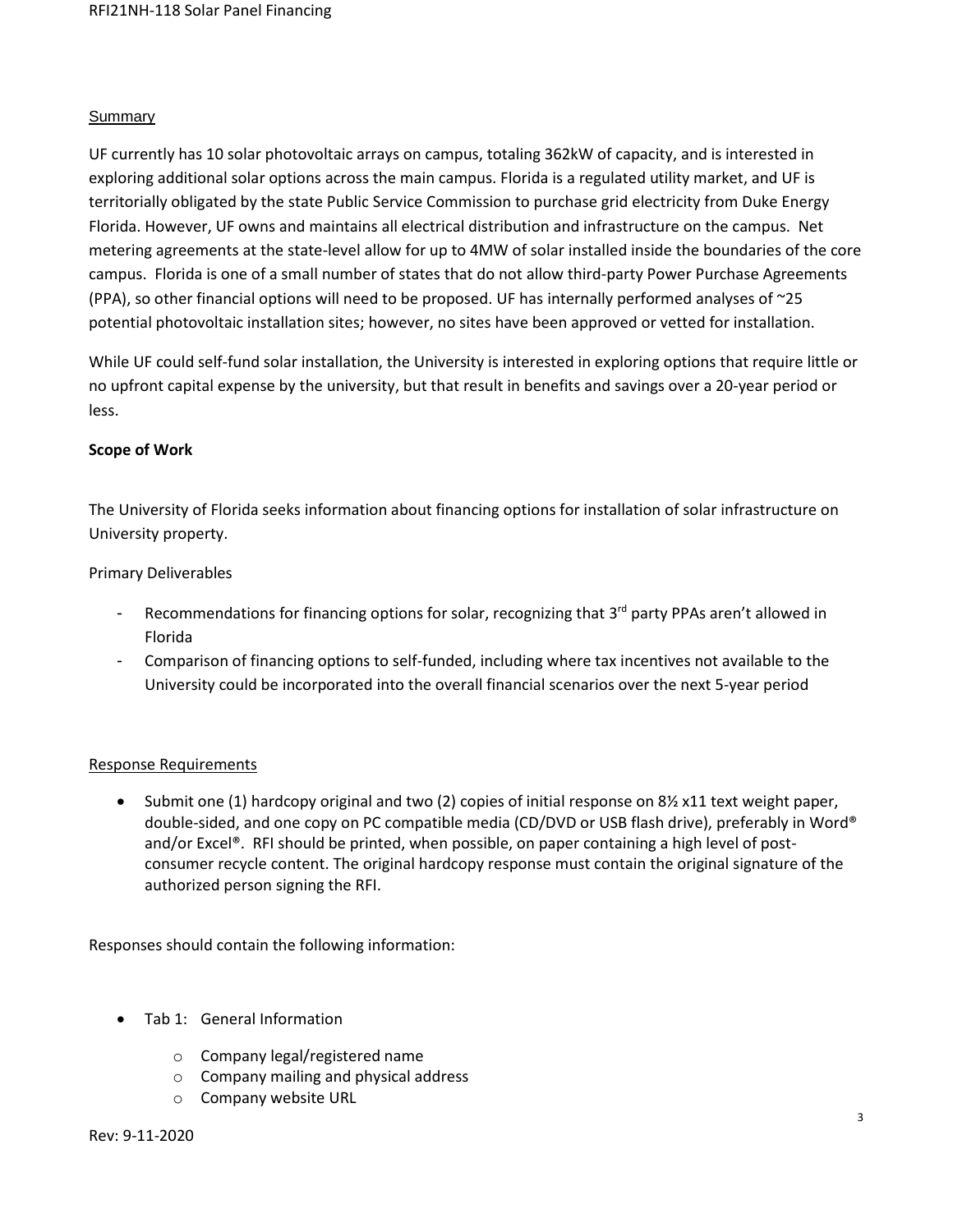- $\circ$  Name of company representative that will be the primary point of contact for inquiries
- o Representative's contact information (phone, fax, e-mail)
- o Brief description of the company
- Tab 2: Description of general experience and qualifications to help UF achieve objective
	- o Include listing of successful projects that have a similar size and scope
- Tab 3: Statement of qualifications including a brief description of past work performed.
	- o Description of Florida specific work performed, if any
	- $\circ$  Description of work with similar types of institutions (e.g. public, tax exempt, higher education, internally owned infrastructure in regulated distribution environment)
- Tab 4: Other considerations
	- o Identify considerations UF needs to address to achieve its objective of the installation of up to 4MW of new solar arrays on main campus
	- $\circ$  Identify any barriers or time-sensitive concerns over the next 5 years (e.g. tax credits) that UF should consider
	- $\circ$  Discuss benefits or considerations for UF ownership of all products that may result from the solar installations, including, but not limited to energy and renewable energy credits (RECs)
- Tab 5: Experience with a range of small, yet financially viable PV systems
	- o On-campus systems would likely be limited to rooftop mounted, parking garage mounted, and small-scale (< 1 acre) ground-mount options.
- Tab 6: Financing offering(s) (please only provide options available under the Florida regulatory landscape).
	- o Potential financing options that address full 4MW portfolio or allow a phased approach to installation
	- $\circ$  Lifecycle costs to University under proposed financing model(s) including initial costs, maintenance plans/options, warranty, third-party installation, future ownership transfer to UF etc.
	- o Financial example for hypothetical photovoltaic system:
		- 200kW
		- Ground- mount
		- Grid-tied
		- System for tracking production/output
		- Savings or payback period compared to grid electricity rate of \$0.07186
	- o Potential adoptable publicly solicited contract information.
- Tab 7: Value added services
	- o Inclusion of small, minority-owned businesses, sustainability tie-in, student research opportunities etc.